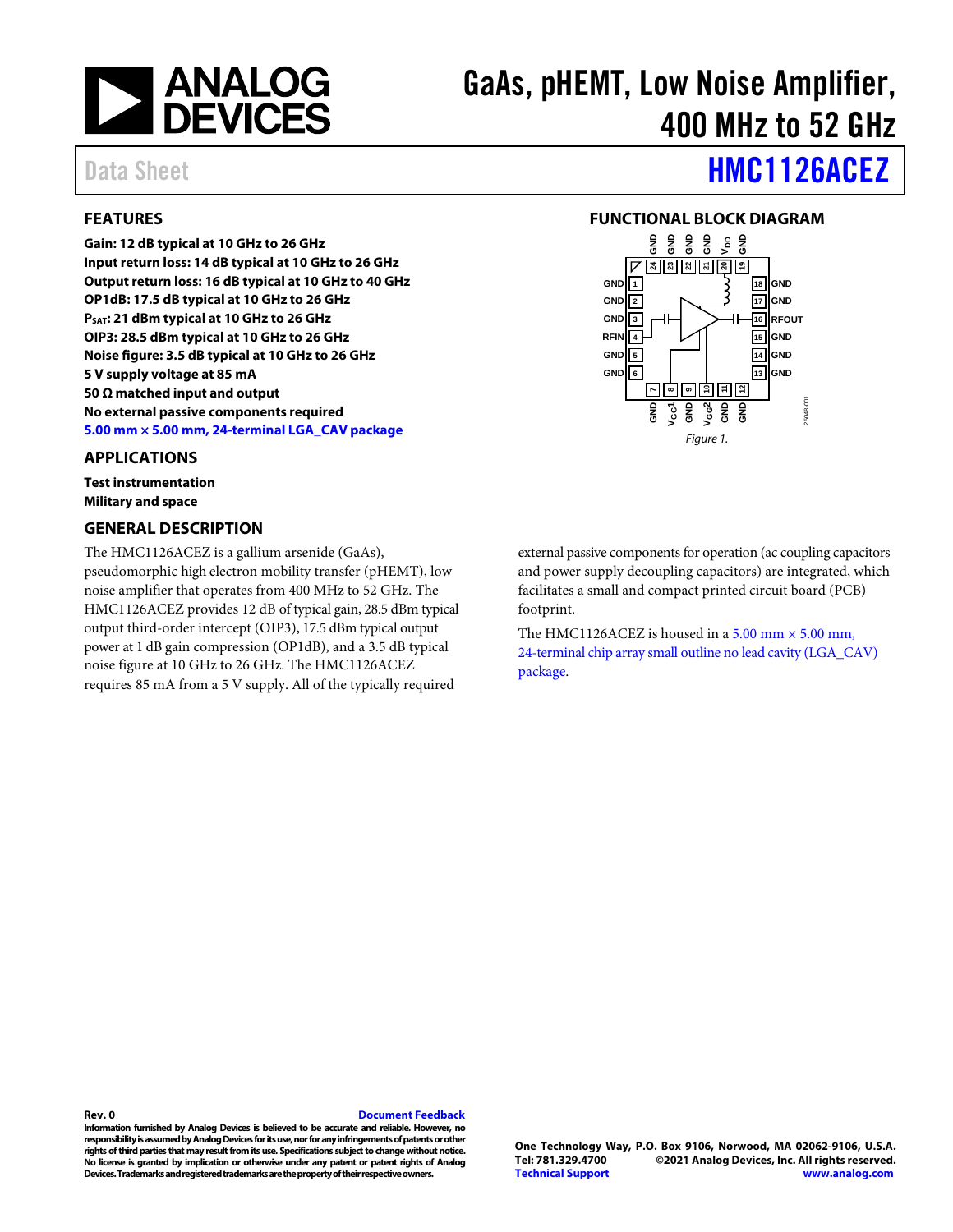## TABLE OF CONTENTS

## <span id="page-1-0"></span>**REVISION HISTORY**

**11/2021—Revision 0: Initial Version**

| Power-Up and Power-Down Sequencing 16                    |
|----------------------------------------------------------|
| Biasing the HMC1126ACEZ with the HMC920LP5E  17          |
| Constant Drain Current Biasing vs. Constant Gate Voltage |
|                                                          |
|                                                          |
|                                                          |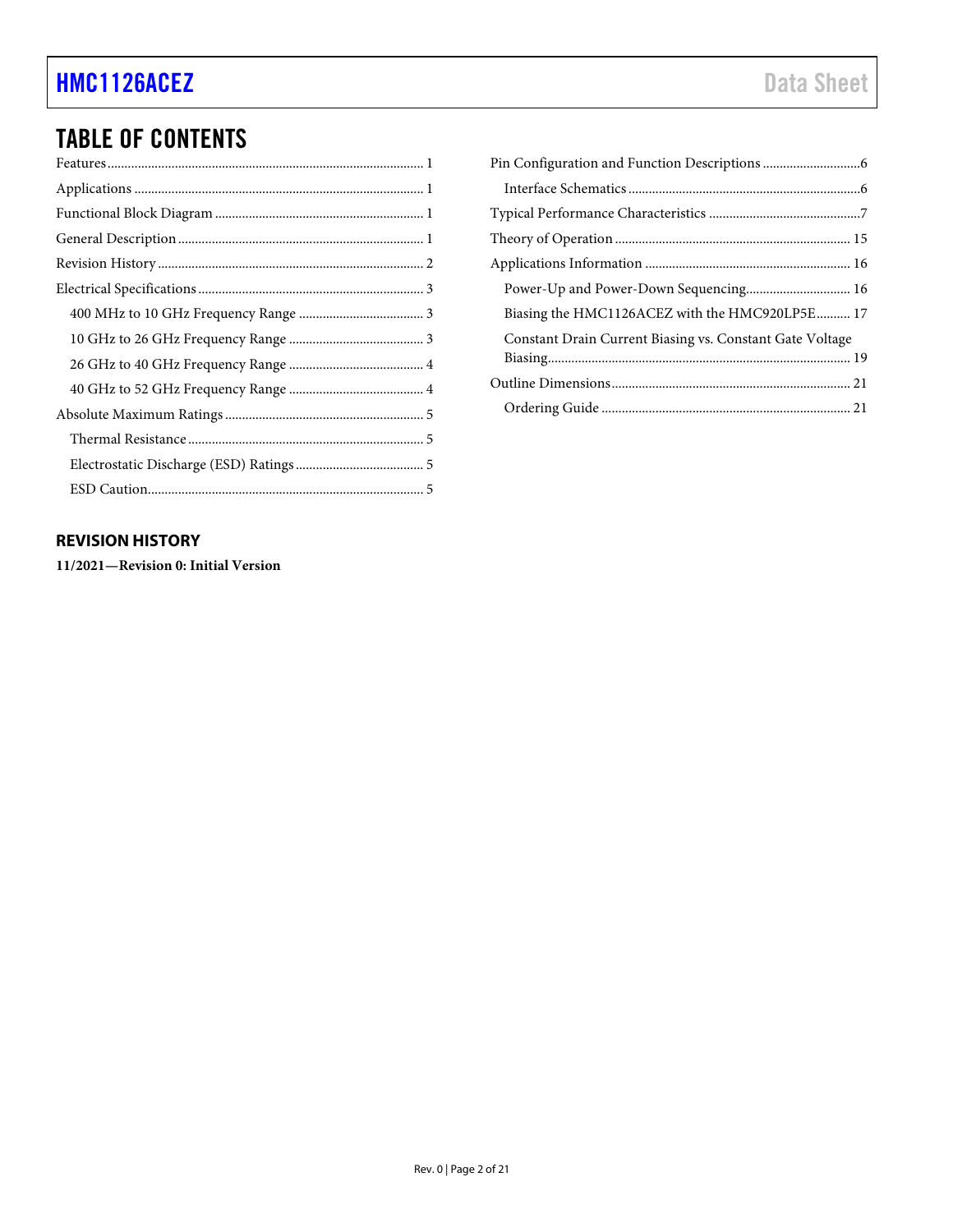## <span id="page-2-0"></span>ELECTRICAL SPECIFICATIONS

## <span id="page-2-1"></span>**400 MHz TO 10 GHz FREQUENCY RANGE**

 $T_A = 25$ °C,  $V_{DD} = 5$  V,  $V_{GG} = 1$  V, and supply current (I<sub>DQ</sub>) = 85 mA, unless otherwise stated. Adjust V<sub>GG</sub>1 between −2 V and 0 V to achieve  $I_{DQ} = 85$  mA typical.

| Table 1.                               |               |       |     |                       |                                                                            |
|----------------------------------------|---------------|-------|-----|-----------------------|----------------------------------------------------------------------------|
| <b>Parameter</b>                       | Min           | Typ   | Max | Unit                  | <b>Test Conditions/Comments</b>                                            |
| <b>FREQUENCY RANGE</b>                 | $0.4^{\circ}$ |       | 10  | GHz                   |                                                                            |
| <b>GAIN</b>                            | 10.5          | 12.5  |     | dB                    |                                                                            |
| <b>Gain Variation over Temperature</b> |               | 0.003 |     | $dB$ <sup>o</sup> $C$ |                                                                            |
| <b>RETURN LOSS</b>                     |               |       |     |                       |                                                                            |
| Input                                  |               | 11.5  |     | dB                    |                                                                            |
| Output                                 |               | 13    |     | dB                    |                                                                            |
| <b>OUTPUT</b>                          |               |       |     |                       |                                                                            |
| OP <sub>1</sub> d <sub>B</sub>         | 15            | 17.5  |     | dBm                   |                                                                            |
| Saturated Output Power (PSAT)          |               | 20    |     | dBm                   |                                                                            |
| OIP <sub>3</sub>                       |               | 29    |     | dBm                   | Output power ( $P_{\text{OUT}}$ ) per tone = 0 dBm with 1 MHz tone spacing |
| Second-Order Intercept (OIP2)          |               | 31    |     | dBm                   | Pour per tone = 0 dBm with 1 MHz tone spacing                              |
| <b>NOISE FIGURE</b>                    |               | 4.0   |     | dB                    |                                                                            |
| <b>SUPPLY</b>                          |               |       |     |                       |                                                                            |
| $I_{DO}$                               |               | 85    |     | mA                    | Adjust $V_{GG}$ 1 to achieve $I_{DQ}$ = 85 mA typical                      |
| $V_{DD}$                               | 3.3           | 5     |     | v                     |                                                                            |

### <span id="page-2-2"></span>**10 GHz TO 26 GHz FREQUENCY RANGE**

T<sub>A</sub> = 25°C, V<sub>DD</sub> = 5 V, V<sub>GG</sub>2 = 1 V, and I<sub>DQ</sub> = 85 mA, unless otherwise stated. Adjust V<sub>GG</sub>1 between −2 V and 0 V to achieve I<sub>DQ</sub> = 85 mA typical.

| Table 2.                               |     |       |     |                       |                                                           |
|----------------------------------------|-----|-------|-----|-----------------------|-----------------------------------------------------------|
| <b>Parameter</b>                       | Min | Typ   | Max | Unit                  | <b>Test Conditions/Comments</b>                           |
| <b>FREQUENCY RANGE</b>                 | 10  |       | 26  | <b>GHz</b>            |                                                           |
| GAIN                                   | 10  | 12    |     | dB                    |                                                           |
| <b>Gain Variation over Temperature</b> |     | 0.006 |     | $dB$ <sup>o</sup> $C$ |                                                           |
| <b>RETURN LOSS</b>                     |     |       |     |                       |                                                           |
| Input                                  |     | 14    |     | dB                    |                                                           |
| Output                                 |     | 16    |     | dB                    |                                                           |
| <b>OUTPUT</b>                          |     |       |     |                       |                                                           |
| OP <sub>1</sub> d <sub>B</sub>         |     | 17.5  |     | dBm                   |                                                           |
| P <sub>SAT</sub>                       |     | 21    |     | dBm                   |                                                           |
| OIP <sub>3</sub>                       |     | 28.5  |     | dBm                   | $P_{\text{OUT}}$ per tone = 0 dBm with 1 MHz tone spacing |
| OIP <sub>2</sub>                       |     | 28    |     | dBm                   | $P_{\text{OUT}}$ per tone = 0 dBm with 1 MHz tone spacing |
| <b>NOISE FIGURE</b>                    |     | 3.5   |     | dB                    |                                                           |
| <b>SUPPLY</b>                          |     |       |     |                       |                                                           |
| $I_{DO}$                               |     | 85    |     | mA                    | Adjust $V_{GG}$ 1 to achieve $I_{DQ}$ = 85 mA typical     |
| $V_{DD}$                               | 3.3 | 5     |     | ٧                     |                                                           |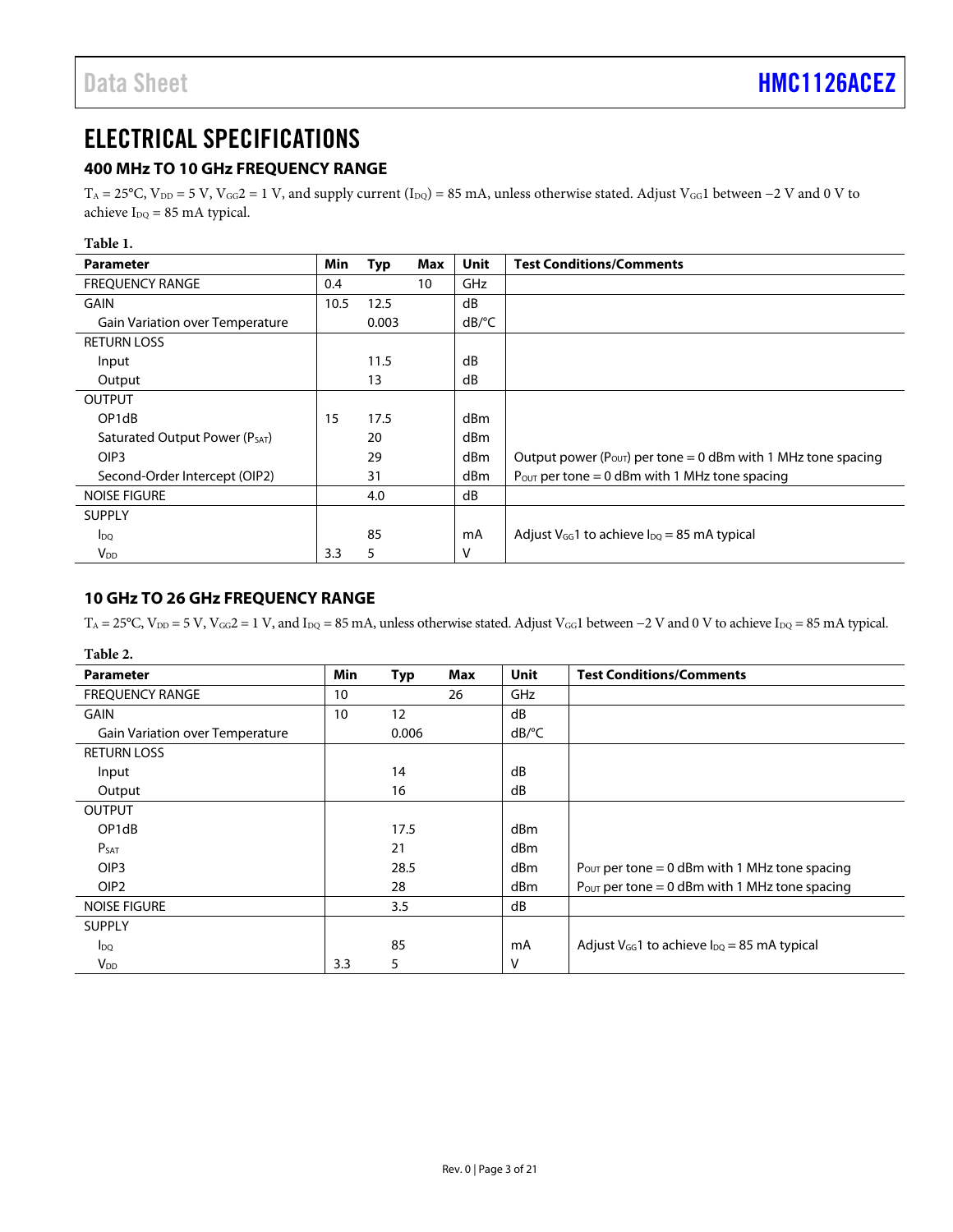## <span id="page-3-0"></span>**26 GHz TO 40 GHz FREQUENCY RANGE**

T<sub>A</sub> = 25°C, V<sub>DD</sub> = 5 V, V<sub>GG</sub>2 = 1 V, and I<sub>DQ</sub> = 85 mA, unless otherwise stated. Adjust V<sub>GG</sub>1 between −2 V and 0 V to achieve I<sub>DQ</sub> = 85 mA typical.

| Table 3.                               |      |            |            |                       |                                                           |
|----------------------------------------|------|------------|------------|-----------------------|-----------------------------------------------------------|
| <b>Parameter</b>                       | Min  | <b>Typ</b> | <b>Max</b> | <b>Unit</b>           | <b>Test Conditions/Comments</b>                           |
| <b>FREQUENCY RANGE</b>                 | 26   |            | 40         | GHz                   |                                                           |
| <b>GAIN</b>                            | 10.5 | 12.5       |            | dB                    |                                                           |
| <b>Gain Variation over Temperature</b> |      | 0.007      |            | $dB$ <sup>o</sup> $C$ |                                                           |
| <b>RETURN LOSS</b>                     |      |            |            |                       |                                                           |
| Input                                  |      | 13.5       |            | dB                    |                                                           |
| Output                                 |      | 16         |            | dB                    |                                                           |
| <b>OUTPUT</b>                          |      |            |            |                       |                                                           |
| OP1dB                                  |      | 16         |            | d <sub>Bm</sub>       |                                                           |
| P <sub>SAT</sub>                       |      | 20         |            | dBm                   |                                                           |
| OIP <sub>3</sub>                       |      | 27         |            | d <sub>Bm</sub>       | $P_{\text{OUT}}$ per tone = 0 dBm with 1 MHz tone spacing |
| <b>NOISE FIGURE</b>                    |      | 4.5        |            | dB                    |                                                           |
| <b>SUPPLY</b>                          |      |            |            |                       |                                                           |
| $I_{\text{DQ}}$                        |      | 85         |            | mA                    | Adjust $V_{GG}$ 1 to achieve $I_{DQ}$ = 85 mA typical     |
| V <sub>DD</sub>                        | 3.3  | 5          |            | v                     |                                                           |

### <span id="page-3-1"></span>**40 GHz TO 52 GHz FREQUENCY RANGE**

T<sub>A</sub> = 25°C, V<sub>DD</sub> = 5 V, V<sub>GG</sub>2 = 1 V, and I<sub>DQ</sub> = 85 mA, unless otherwise stated. Adjust V<sub>GG</sub>1 between −2 V and 0 V to achieve I<sub>DQ</sub> = 85 mA typical.

| Table 4.                               |     |      |     |             |                                                           |
|----------------------------------------|-----|------|-----|-------------|-----------------------------------------------------------|
| <b>Parameter</b>                       | Min | Typ  | Max | <b>Unit</b> | <b>Test Conditions/Comments</b>                           |
| <b>FREQUENCY RANGE</b>                 | 40  |      | 52  | GHz         |                                                           |
| <b>GAIN</b>                            |     | 12   |     | dB          |                                                           |
| <b>Gain Variation over Temperature</b> |     | 0.01 |     | dB/°C       |                                                           |
| <b>RETURN LOSS</b>                     |     |      |     |             |                                                           |
| Input                                  |     | 7.5  |     | dB          |                                                           |
| Output                                 |     | 15   |     | dB          |                                                           |
| <b>OUTPUT</b>                          |     |      |     |             |                                                           |
| OP1dB                                  |     | 12.5 |     | dBm         |                                                           |
| $P_{SAT}$                              |     | 17.5 |     | dBm         |                                                           |
| OIP <sub>3</sub>                       |     | 23.5 |     | dBm         | $P_{\text{OUT}}$ per tone = 0 dBm with 1 MHz tone spacing |
| <b>NOISE FIGURE</b>                    |     | 6    |     | dB          |                                                           |
| <b>SUPPLY</b>                          |     |      |     |             |                                                           |
| $I_{\text{DQ}}$                        |     | 85   |     | mA          | Adjust $V_{GG}$ 1 to achieve $I_{DQ}$ = 85 mA typical     |
| $V_{DD}$                               | 3.3 | 5    |     | V           |                                                           |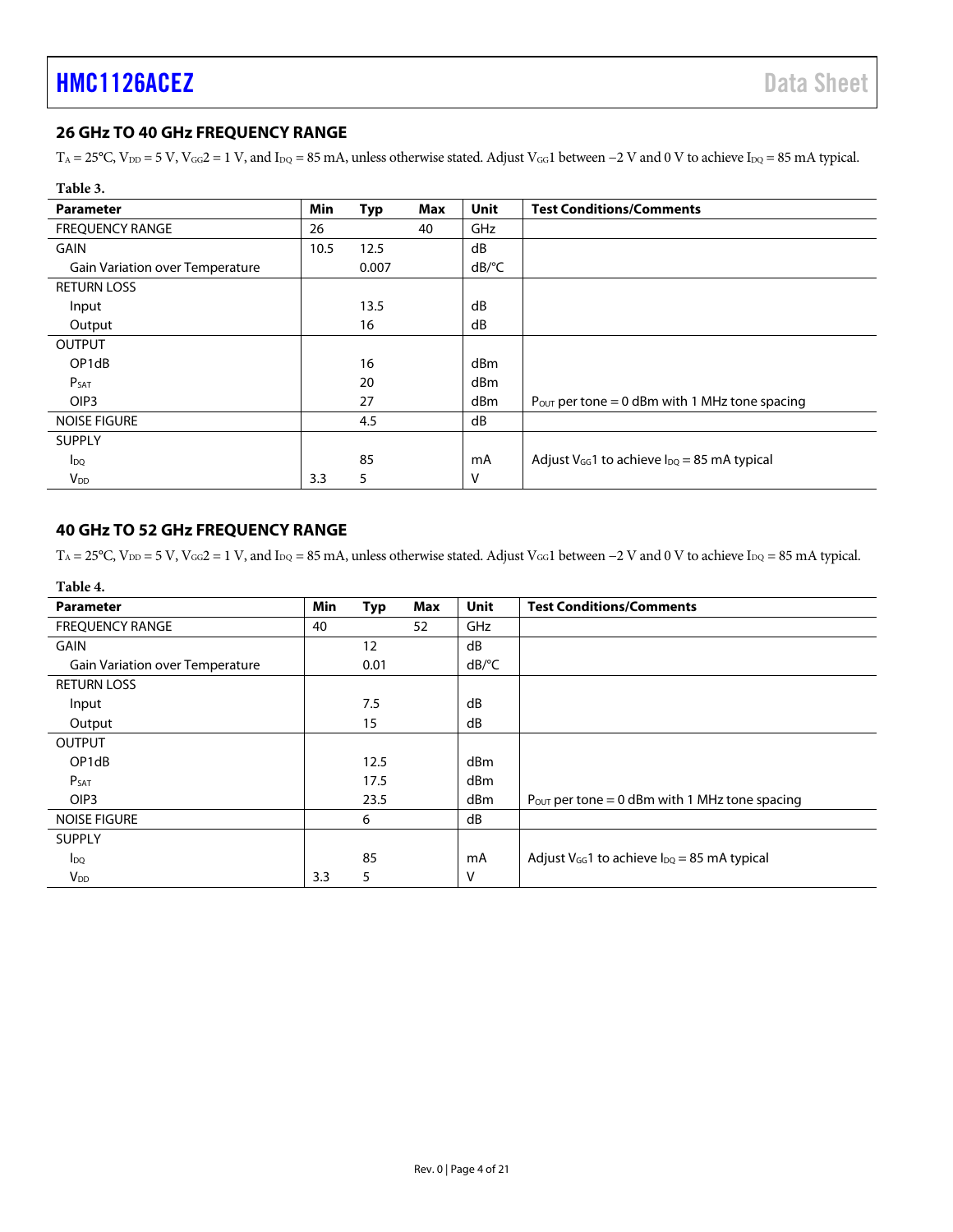## <span id="page-4-0"></span>ABSOLUTE MAXIMUM RATINGS

#### <span id="page-4-5"></span>**Table 5.**

| <b>Parameter</b>                                                                            | Rating                              |
|---------------------------------------------------------------------------------------------|-------------------------------------|
| V <sub>DD</sub>                                                                             | 6 V                                 |
| Gate Bias Voltage                                                                           |                                     |
| $V_{GG}1$                                                                                   | $-3$ V to 0 V                       |
| $V$ <sub>GG</sub> $2$                                                                       |                                     |
| For $V_{DD} = 3.3$ V                                                                        | 0.5 V to 2.5 V                      |
| For $V_{DD} = 4 V$                                                                          | $0.5$ V to 3 V                      |
| For $V_{DD} = 5 V$                                                                          | 1.0 V to 4 V                        |
| <b>RFIN Power</b>                                                                           | 22 dBm                              |
| Continuous Power Dissipation ( $P_{DIS}$ ), $T_A = 85^{\circ}C$                             | 1.66 W                              |
| (Derate 18.4 mW/°C Above 85°C)                                                              |                                     |
| Temperature                                                                                 |                                     |
| Channel                                                                                     | $175^{\circ}$ C                     |
| Peak Reflow (Moisture Sensitivity Level<br>$(MSL)$ 3) <sup>1</sup>                          | $260^{\circ}$ C                     |
| Storage Range                                                                               | $-40^{\circ}$ C to $+150^{\circ}$ C |
| <b>Operating Range</b>                                                                      | $-40^{\circ}$ C to $+85^{\circ}$ C  |
| Junction to Maintain 1,000,000 Hours<br>Mean Time to Failure (MTTF)                         | 175                                 |
| Nominal Junction ( $T_A = 85^{\circ}$ C, $V_{DD} = 5$ V,<br>$I_{\text{DO}} = 85 \text{ mA}$ | 108                                 |

<sup>1</sup> See th[e Ordering](#page-20-1) Guide for more information.

<span id="page-4-4"></span>Stresses at or above those listed under Absolute Maximum Ratings may cause permanent damage to the product. This is a stress rating only; functional operation of the product at these or any other conditions above those indicated in the operational section of this specification is not implied. Operation beyond the maximum operating conditions for extended periods may affect product reliability.

## <span id="page-4-1"></span>**THERMAL RESISTANCE**

Thermal performance is directly linked to system design and operating environment. Careful attention to the PCB thermal design is required.

θ<sub>JC</sub> is the channel to case thermal resistance, channel to bottom of die using die attach epoxy.

#### **Table 6. Thermal Resistance**

| Package Type | θк   | Unit |
|--------------|------|------|
| $(F-24-2)$   | ر. ۳ |      |

 $1\theta$ <sub>JC</sub> was determined by simulation under the following conditions: the heat transfer is due solely to thermal conduction from the channel, through the ground paddle, to the PCB, and the ground pad is held constant at the operating temperature of 85°C.

#### <span id="page-4-2"></span>**ELECTROSTATIC DISCHARGE (ESD) RATINGS**

The following ESD information is provided for handling of ESD-sensitive devices in an ESD protected area only.

Human body model (HBM) per ANSI/ESDA/JEDDEC JS-001.

#### **Table 7. HMC1126ACEZ, 24-Terminal LGA\_CAV**

| <b>ESD Model</b> | Withstand Threshold (V) | <b>Class</b> |
|------------------|-------------------------|--------------|
| <b>HRM</b>       |                         |              |

#### <span id="page-4-3"></span>**ESD CAUTION**



ESD (electrostatic discharge) sensitive device. Charged devices and circuit boards can discharge without detection. Although this product features patented or proprietary protection circuitry, damage may occur on devices subjected to high energy ESD. Therefore, proper ESD precautions should be taken to avoid performance degradation or loss of functionality.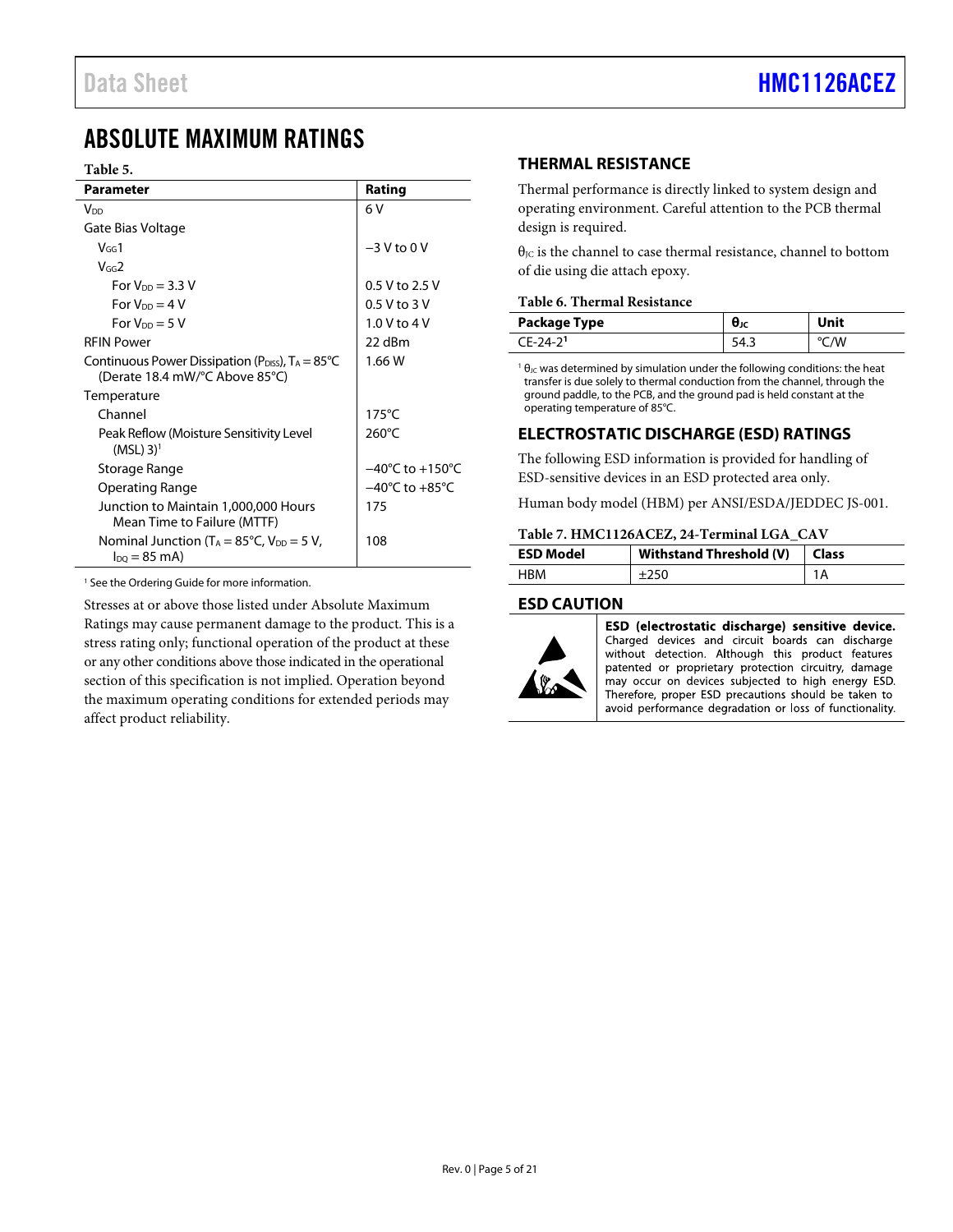## PIN CONFIGURATION AND FUNCTION DESCRIPTIONS



*Figure 2. Pin Configuration*

#### **Table 8. Pin Function Descriptions**

| Pin No.                                                | <b>Mnemonic</b>        | <b>Description</b>                                                                                                                                       |
|--------------------------------------------------------|------------------------|----------------------------------------------------------------------------------------------------------------------------------------------------------|
| 1, 2, 3, 5, 6, 7, 9, 11 to 15,<br>17, 18, 19, 21 to 24 | <b>GND</b>             | Ground. All the ground pins must be connected to a low impedance ground plane. See Figure 7 for<br>the interface schematic.                              |
| $\overline{4}$                                         | <b>RFIN</b>            | RF Input. RFIN is ac-coupled and matched to 50 $\Omega$ . See Figure 3 for the interface schematic.                                                      |
| 8                                                      | $V$ <sub>GG</sub> $1$  | Gate Control 1 for the Amplifier. Adjust $V_{\text{G}}$ to achieve $I_{\text{DO}} = 85$ mA. See Figure 6 for the interface<br>schematic.                 |
| 10                                                     | $V$ <sub>GG</sub> $2$  | Gate Control 2 for the Amplifier. For nominal operation, apply 1 V to $V_{\text{GG}}$ ? See Figure 5 for the<br>interface schematic.                     |
| 16                                                     | <b>RFOUT</b>           | RF Output. RFOUT is ac-coupled and matched to 50 $\Omega$ . See Figure 4 for the interface schematic.                                                    |
| 20                                                     | <b>V</b> <sub>DD</sub> | Drain Supply Voltage with Integrated RF Choke. Connect the dc bias to V <sub>DD</sub> to provide $I_{DQ}$ . See Figure 4<br>for the interface schematic. |
|                                                        | <b>FPAD</b>            | Exposed Pad. Connect the exposed pad to a ground plane with low thermal and electrical<br>impedance.                                                     |

### <span id="page-5-2"></span><span id="page-5-0"></span>**INTERFACE SCHEMATICS**

**RFIN**

*Figure 3. RFIN Interface Schematic*

25048-003



<span id="page-5-5"></span>**Figure 4. V<sub>DD</sub>** and RFOUT Interface Schematic



<span id="page-5-4"></span>*Figure 5. VGG2 Interface Schematic*



<span id="page-5-3"></span>*Figure 6. VGG1 Interface Schematic*

<span id="page-5-1"></span>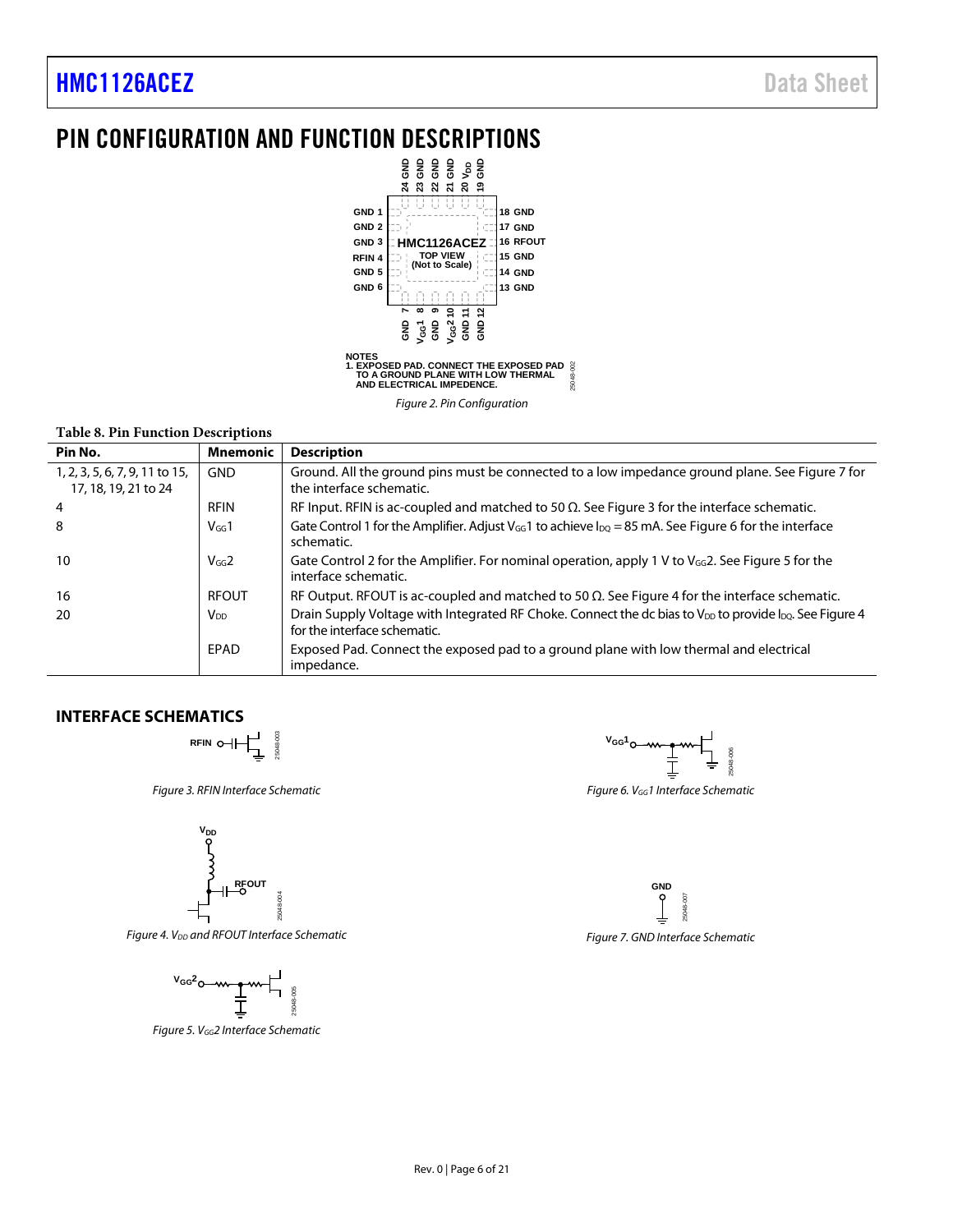## <span id="page-6-0"></span>TYPICAL PERFORMANCE CHARACTERISTICS

I<sub>DQ</sub> is the drain current without the RF signal applied, and I<sub>DD</sub> is the drain current with the RF signal applied.



*Figure 8. Low Frequency Gain and Return Loss vs. Frequency, V<sub>DD</sub> = 5 V, IDQ = 85 mA, VGG2 = 1 V (S22 Is the Output Return Loss, S21 Is the Gain, and S11 Is the Input Return Loss)*



*Figure 9.Gain vs. Frequency at Various Temperatures, VDD = 5 V, IDQ = 85 mA, VGG2 = 1 V*



*Figure 10. Input Return Loss vs. Frequency at Various Temperatures, VDD = 5 V, IDQ = 85 mA, VGG2 = 1 V*



 $V_{DD} = 5 V$ ,  $I_{DQ} = 85 mA$ ,  $V_{GG} = 1 V$ 



*Figure 12. Output Return Loss vs. Frequency at Various Temperatures, VDD = 5 V, IDQ = 85 mA, VGG2 = 1 V*

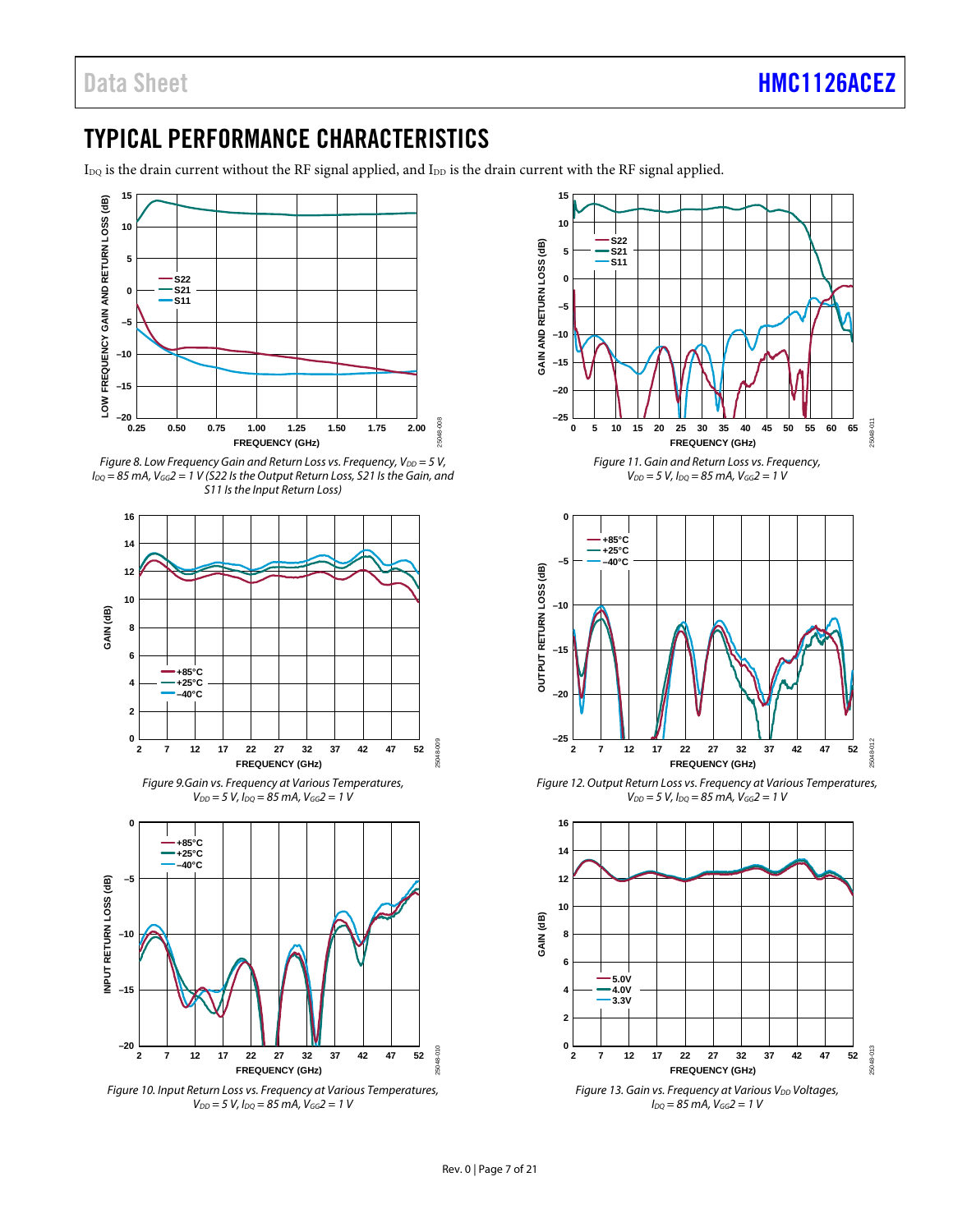





*Figure 15. Output Return Loss vs. Frequency at Various V<sub>DD</sub> Voltages, IDQ = 85 mA, VGG2 = 1 V*





*Figure 17. Input Return Loss vs. Frequency at Various VGG2 Voltages, VDD = 5 V, IDQ = 85 mA*



*Figure 18. Output Return Loss vs. Frequency at Various VGG2 Voltages,*   $V_{DD} = 5 V$ ,  $I_{DQ} = 85 mA$ 

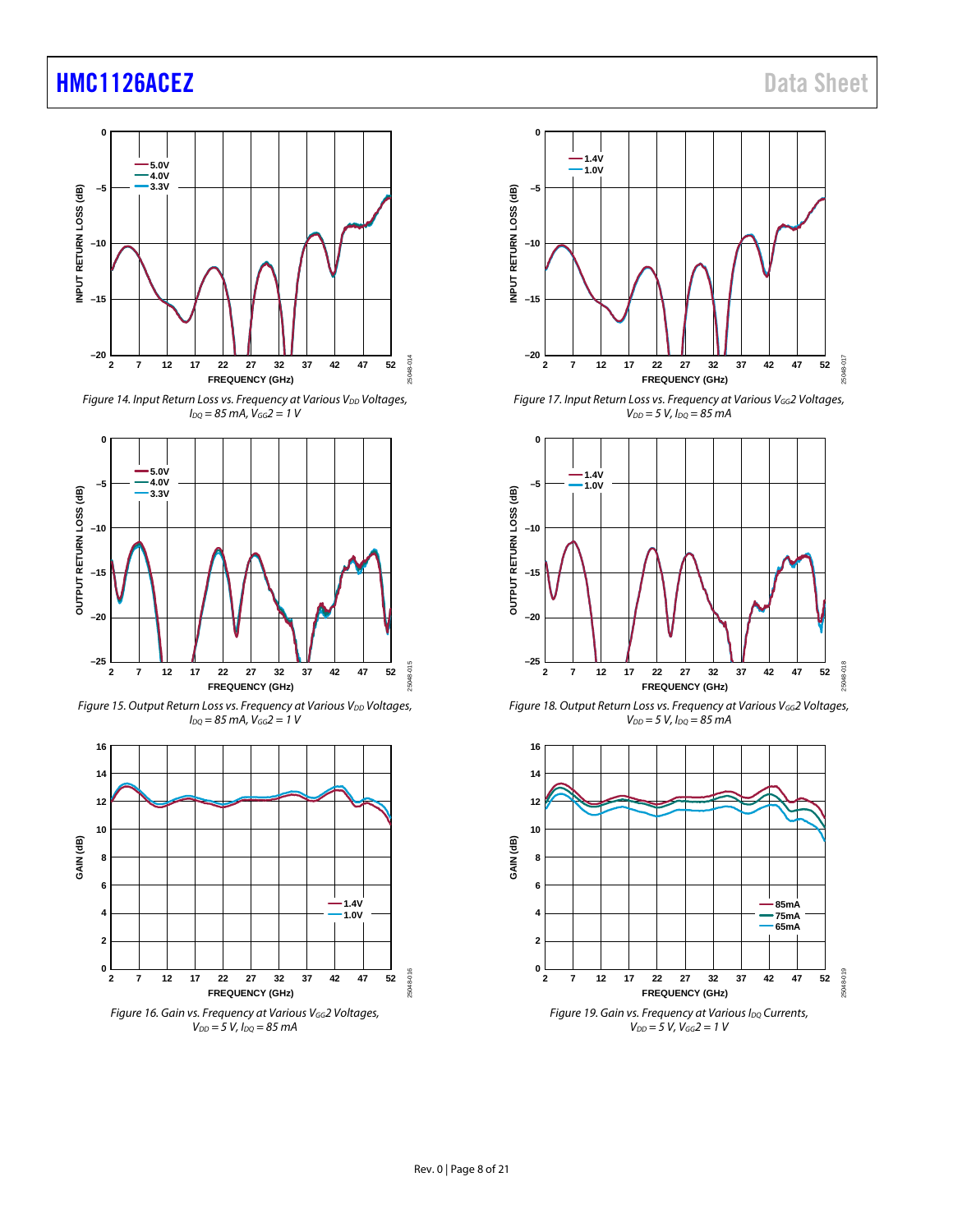#### **0 85mA 75mA 65mA** INPUT RETURN LOSS (dB) **–5 INPUT RETURN LOSS (dB) –10 –15 –20** non. 25048-020 **2 7 12 17 22 27 32 37 42 47 52** :5048 **FREQUENCY (GHz)**

*Figure 20. Input Return Loss vs. Frequency at Various I<sub>DQ</sub> Currents, VDD = 5 V, VGG2 = 1 V*











## Data Sheet **[HMC1126ACEZ](https://www.analog.com/HMC1126ACEZ?doc=HMC1126ACEZ.pdf)**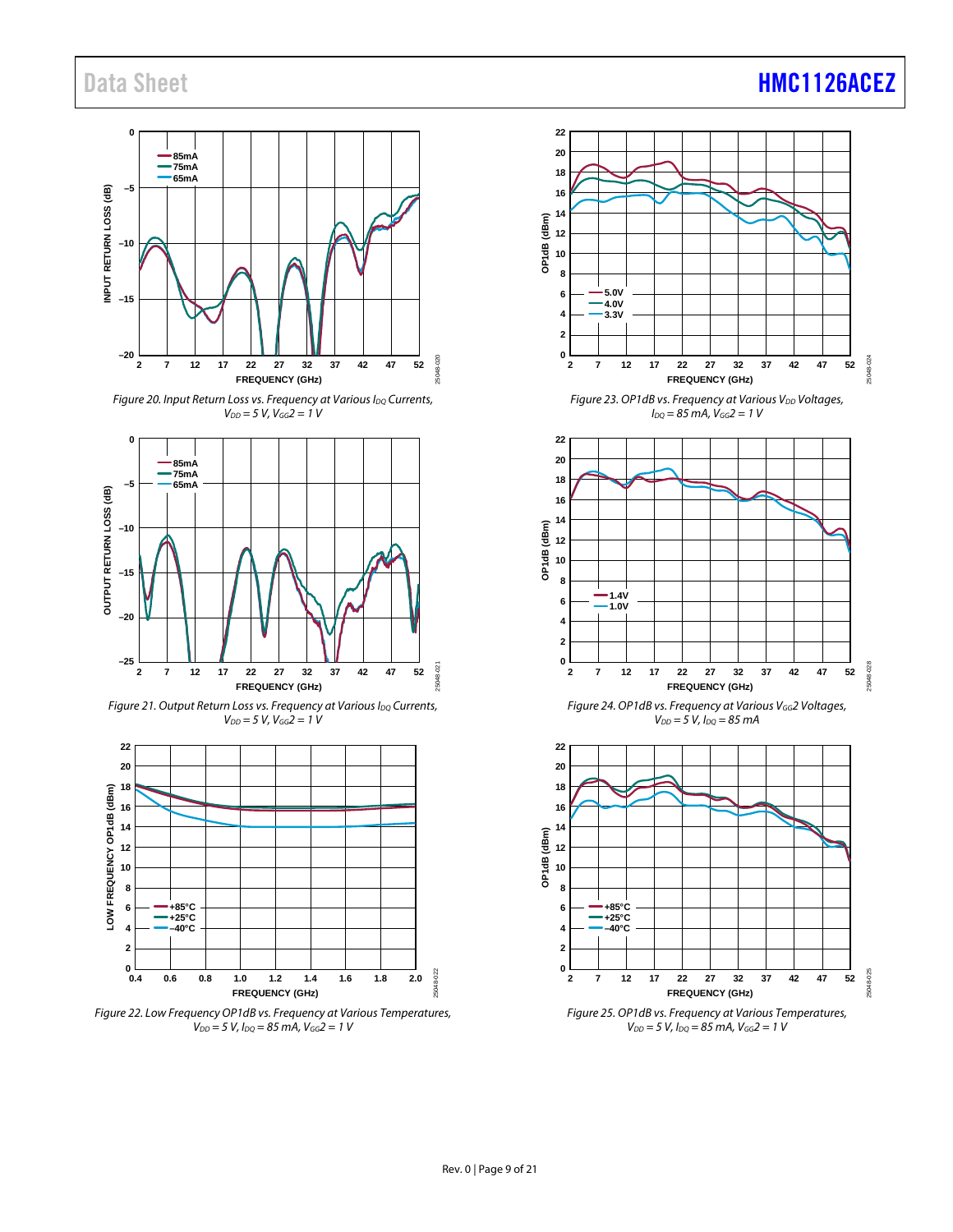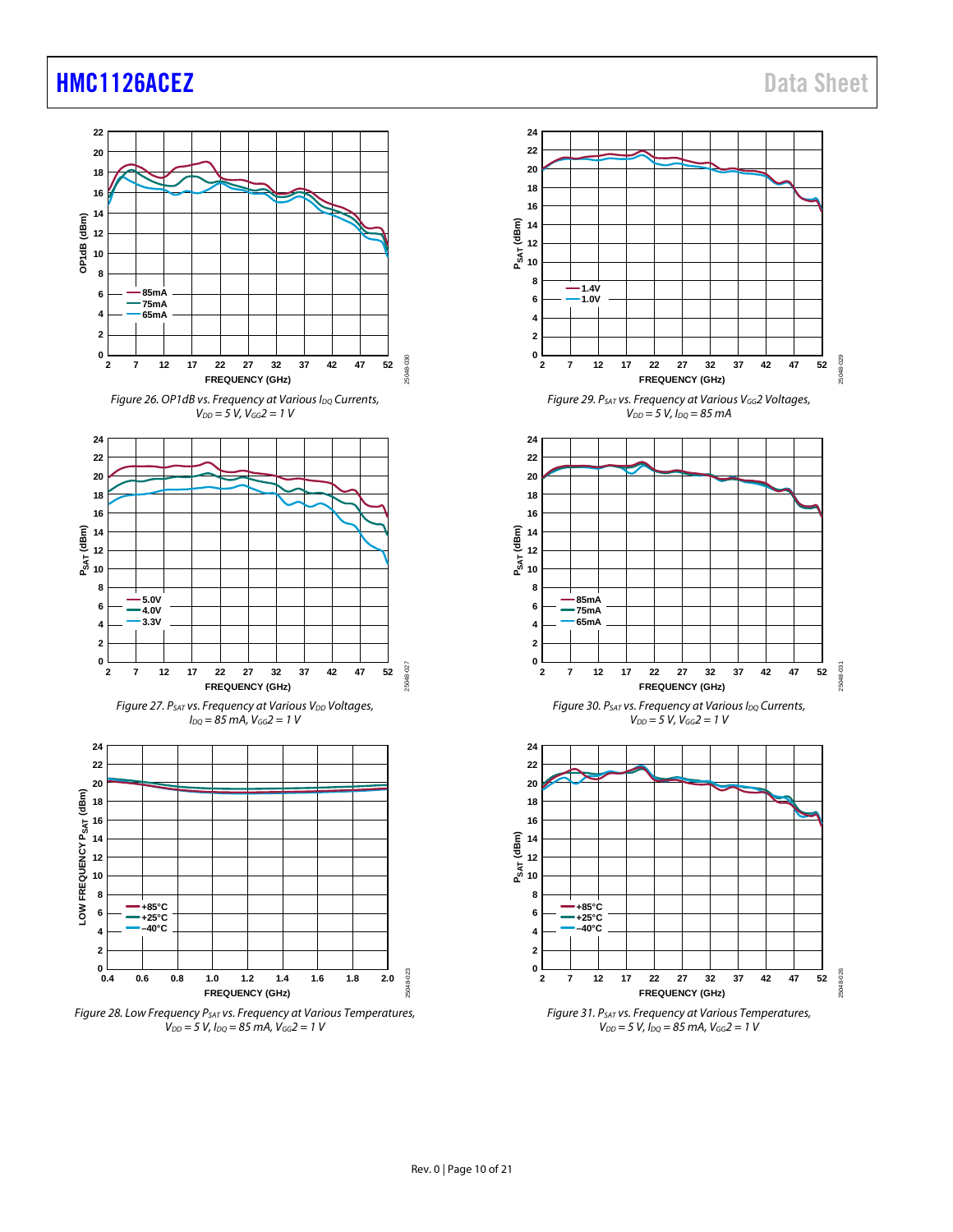

*Figure* 32. *Pout, Gain, Power Added Efficiency (PAE), and I<sub>DD</sub> vs. Input Power at 2 GHz, VDD = 5 V, IDQ = 85 mA, VGG2 = 1 V*











**–1.3 –1.2 –1.1 –1.0 –0.9 –0.8 –0.7**

**GATE VOLTAGE (V)**

*Figure 36. Drain Current vs. Gate Voltage,*   $V_{DD} = 5 V$ ,  $I_{DO} = 85 mA$ ,  $V_{GG} = 1 V$ 

**–0.6 –0.5 –0.4 –0.3 –0.2 –0.1**

25048-053

25048-053

## Data Sheet **[HMC1126ACEZ](https://www.analog.com/HMC1126ACEZ?doc=HMC1126ACEZ.pdf)**

**–50**

**–2.0 –1.9 –1.8 –1.7 –1.6 –1.5 –1.4**

**0**

**50**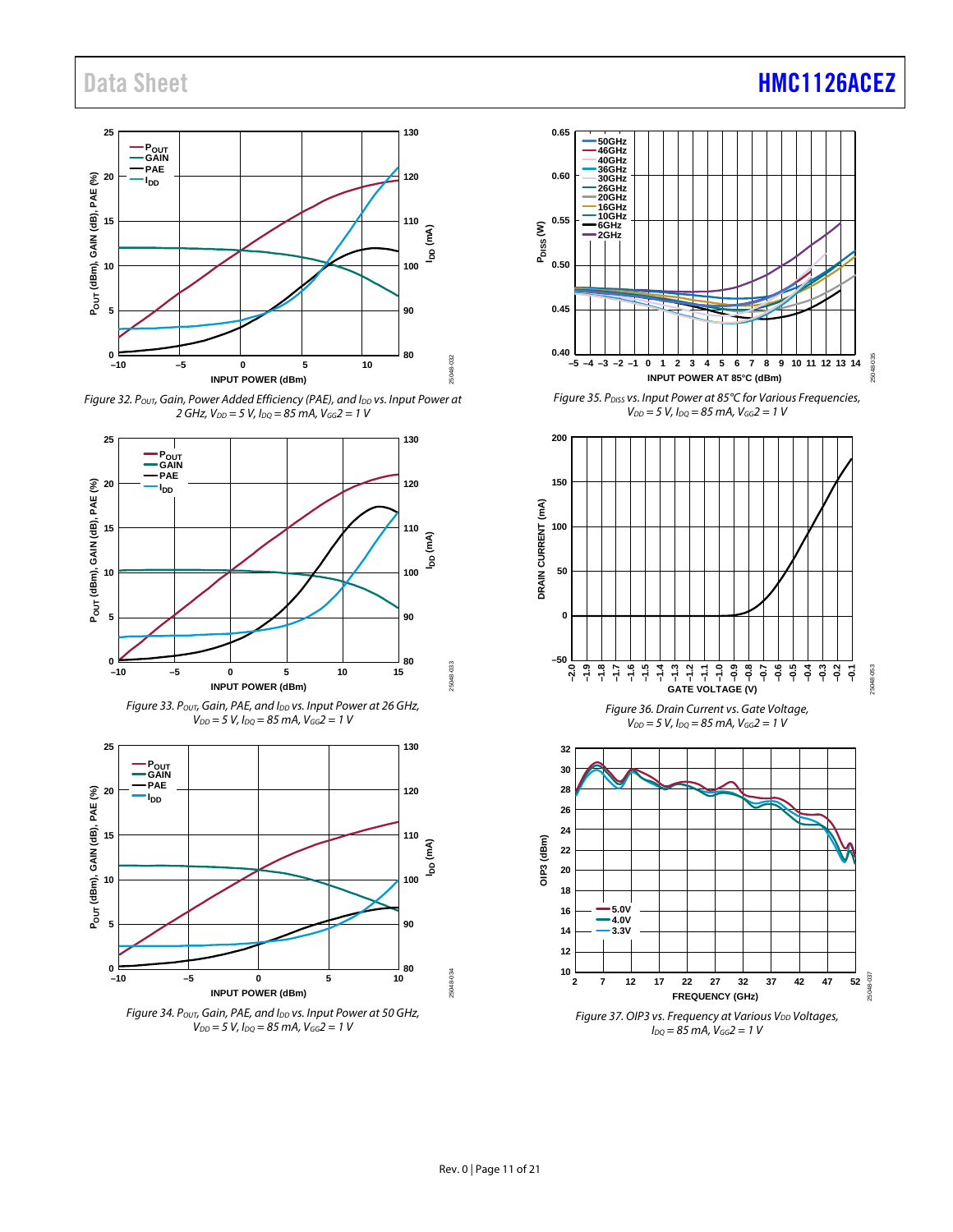











*Figure 41. OIP3 vs. Frequency at Various Temperatures, VDD = 5 V, IDQ = 85 mA, VGG2 = 1 V*



*Figure 42. Third-Order Intermodulation (IM3) vs. Pout per Tone at Various Frequencies, VDD = 3.3 V, IDQ = 85 mA, VGG2 = 1 V*



*VDD = 4 V, IDQ = 85 mA, VGG2 = 1 V*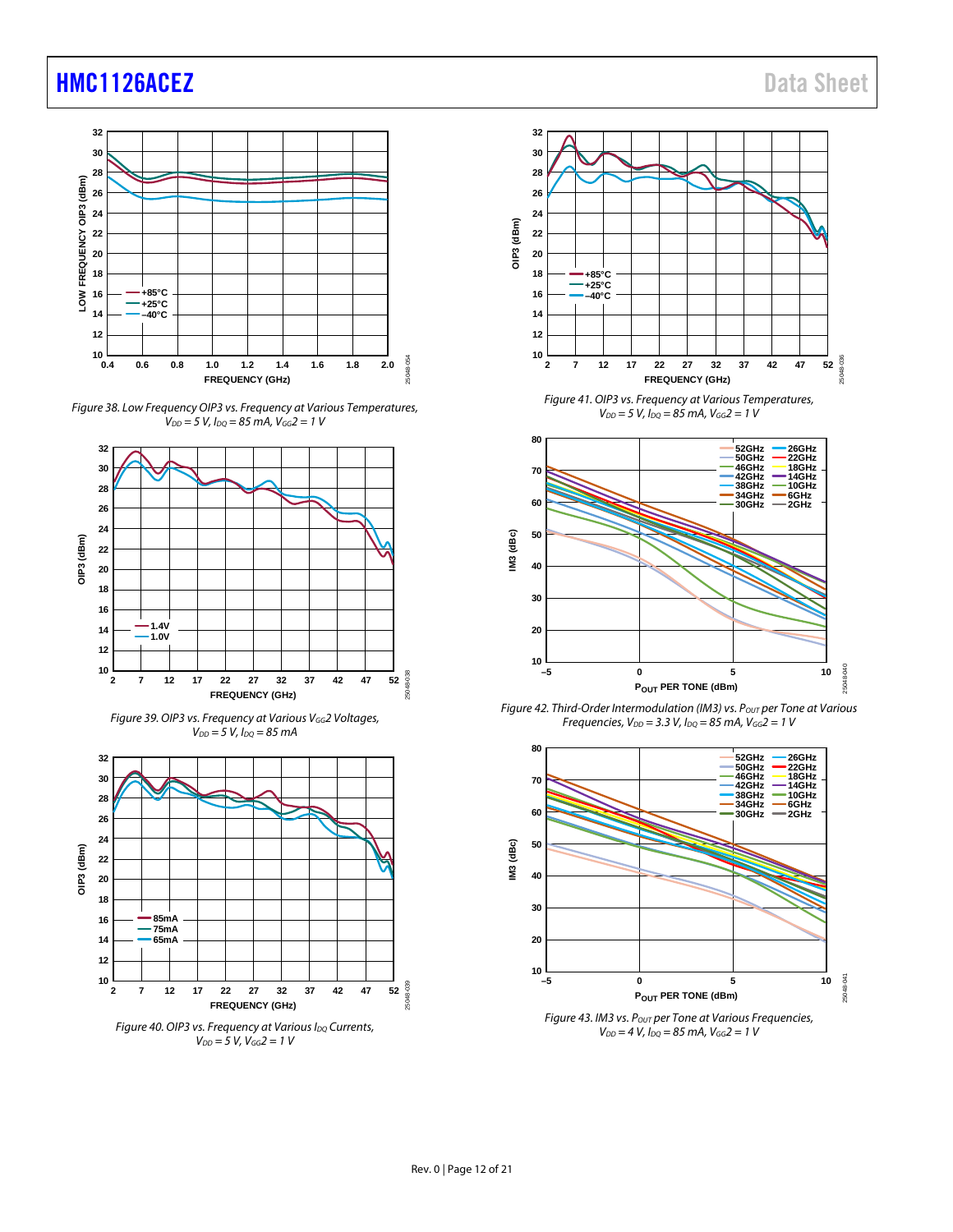## Data Sheet **[HMC1126ACEZ](https://www.analog.com/HMC1126ACEZ?doc=HMC1126ACEZ.pdf)**

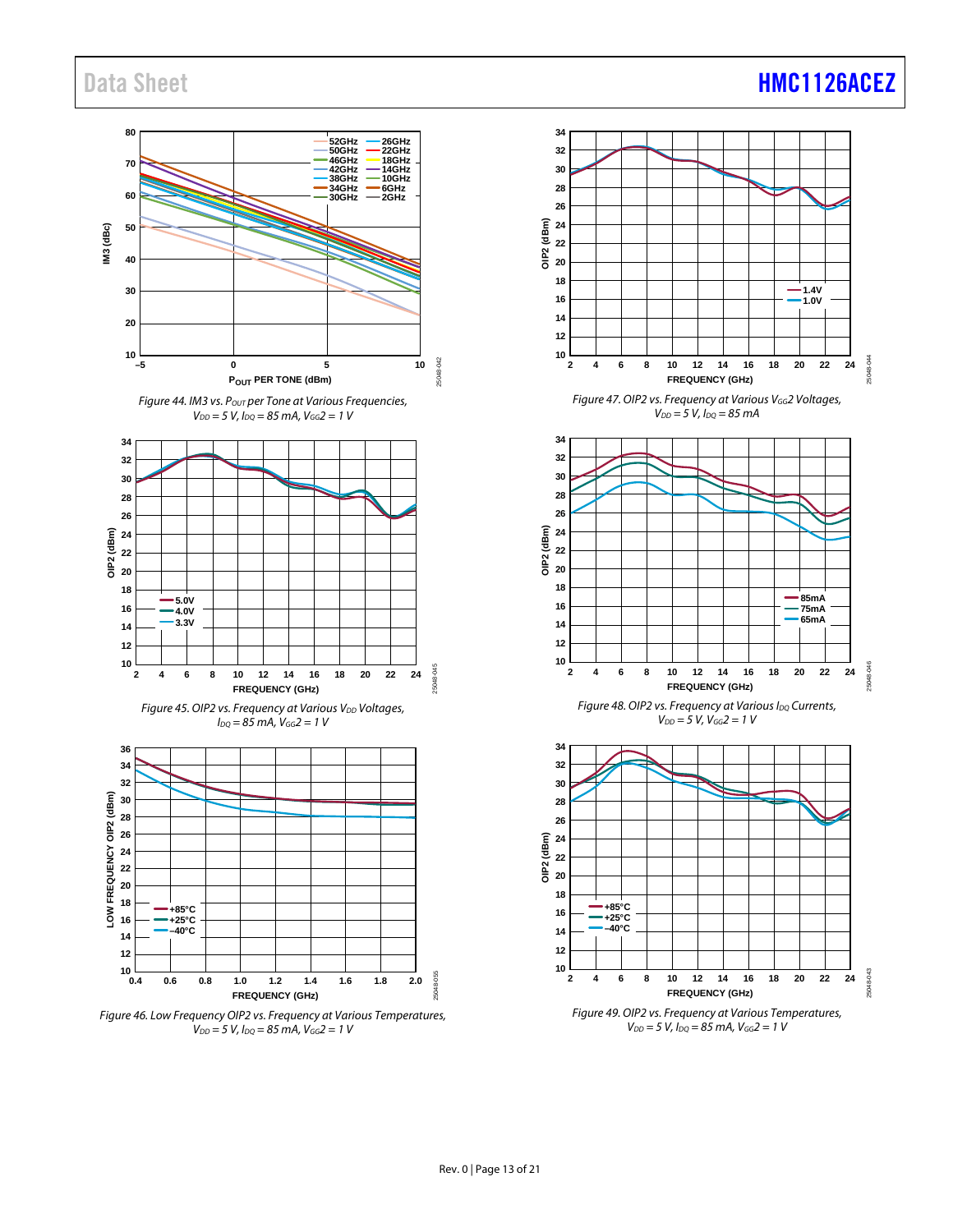

*Figure* 50. Noise Figure vs. Frequency at Various V<sub>DD</sub> Voltages, *IDQ = 85 mA, VGG2 = 1 V*



*Figure 51. Low FrequencyNoise Figure vs. Frequency at Various Temperatures, VDD = 5 V, IDQ = 85 mA, VGG2 = 1 V*





*Figure* 53. Noise Figure vs. *Frequency* at Various I<sub>DQ</sub> Currents, *VDD = 5 V, VGG2 = 1 V*



*Figure 54. Noise Figure vs. Frequency at Various Temperatures, VDD = 5 V, IDQ = 85 mA, VGG2 = 1 V*



*Figure 55. Reverse Isolation vs. Frequency at Various Temperatures,*   $V_{DD} = 5 V$ ,  $I_{DQ} = 85 mA$ ,  $V_{GG} = 1 V$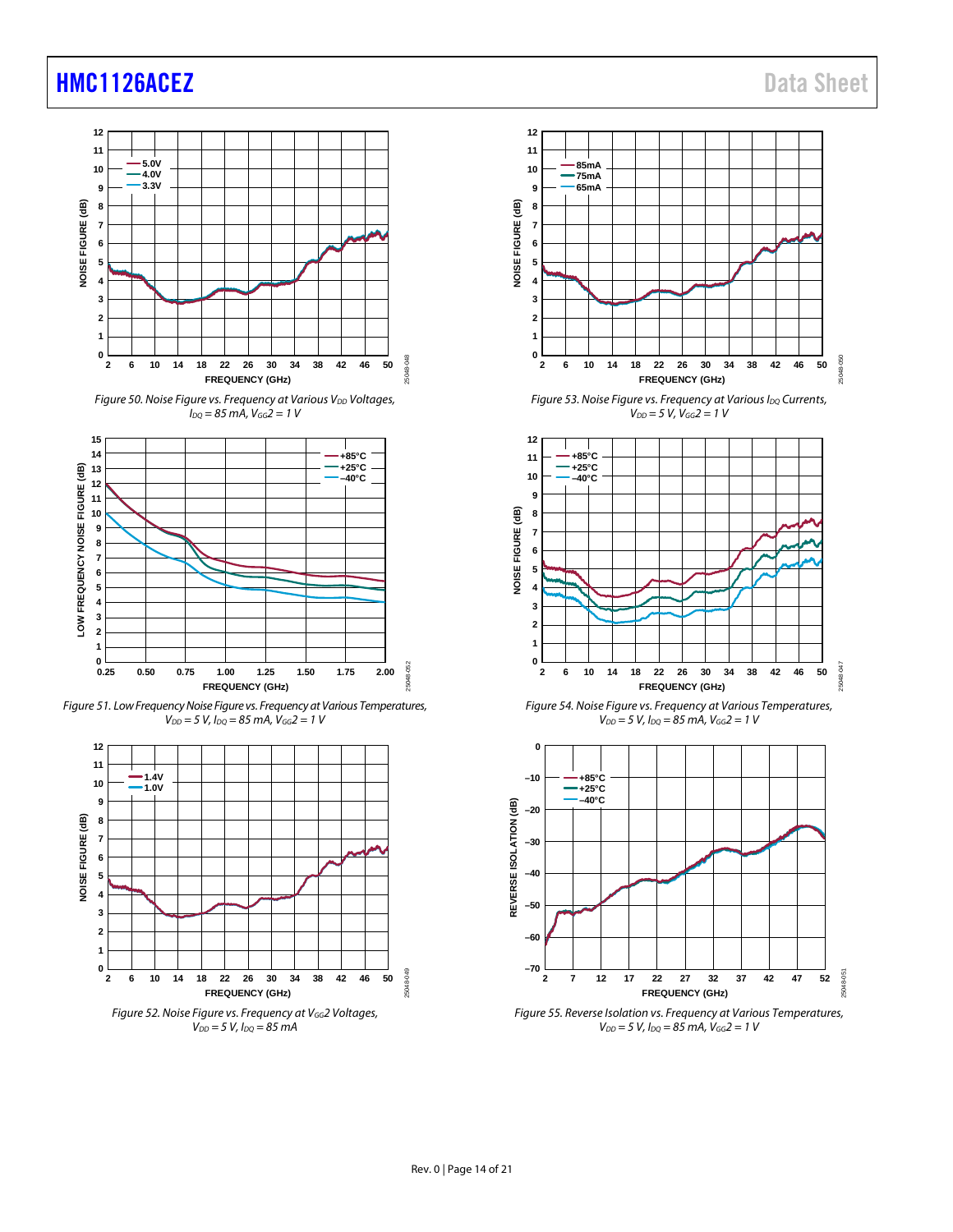## Data Sheet **[HMC1126ACEZ](https://www.analog.com/HMC1126ACEZ?doc=HMC1126ACEZ.pdf)**

## <span id="page-14-0"></span>THEORY OF OPERATION

The HMC1126ACEZ is a GaAs, pHEMT, low noise amplifier.

The low noise amplifier uses a fundamental cell of two field effect transistors (FETs), as shown i[n Figure](#page-14-1) 56. This fundamental cell is duplicated a number of times, thereby increasing the operational bandwidth.

The negative  $V_{GG}1$  sets the supply current, and the voltage on VGG2 ensures that there are approximately equal dc voltages across the top and bottom FETs. The RFIN and RFOUT pins are ac-coupled and matched to 50  $\Omega$ . V<sub>DD</sub> is applied through an integrated choke. The 0.1 μF and 100 pF decoupling capacitors are integrated. As a result, no external passive components are required for operation.



<span id="page-14-1"></span>*Figure 56. Simplified Block Diagram*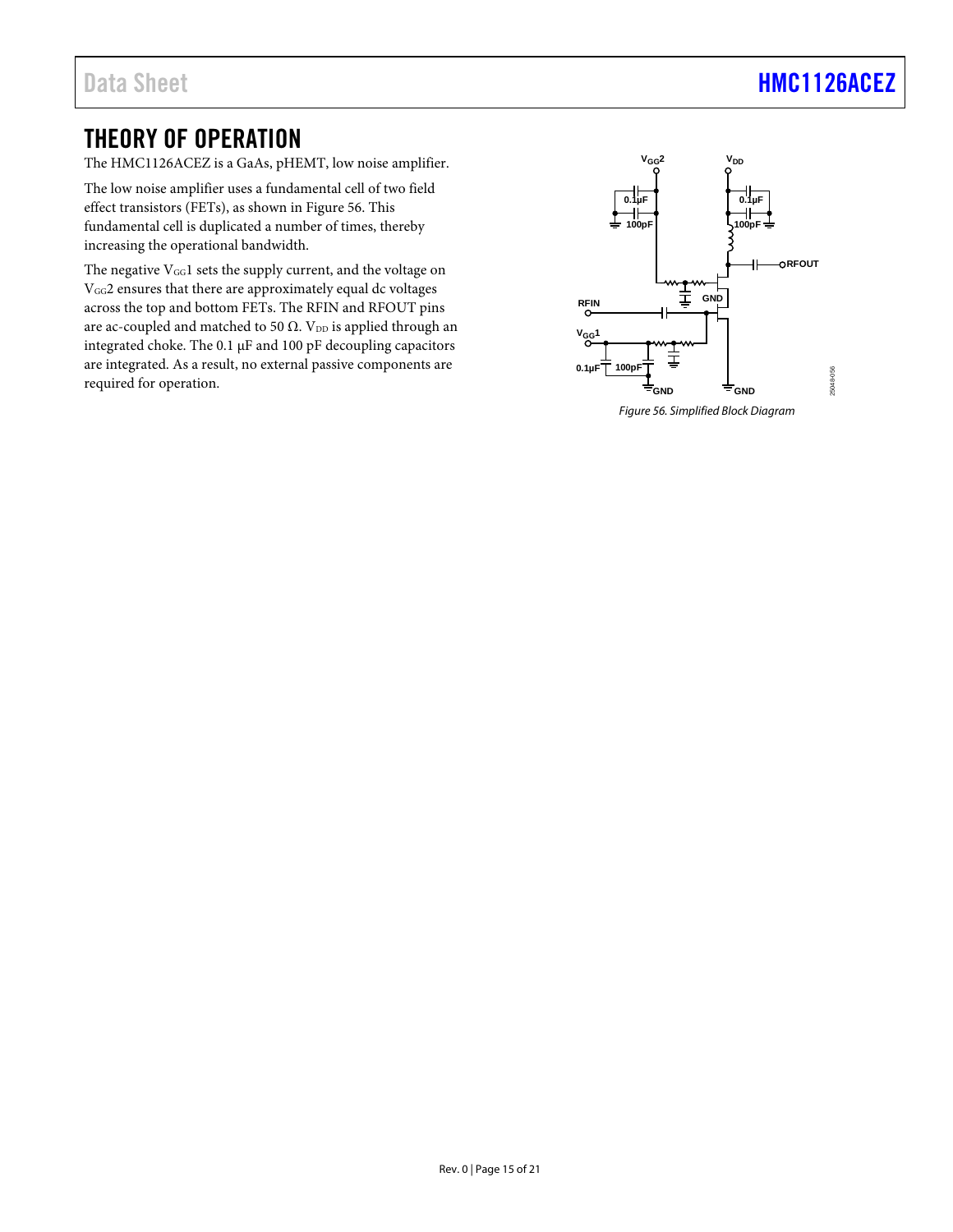## <span id="page-15-0"></span>APPLICATIONS INFORMATION

[Figure 57](#page-15-2) shows the basic connections for operating the HMC1126ACEZ. Because the RFIN and RFOUT pins are internally ac-coupled, no external ac coupling is required. Because V<sub>DD</sub>, V<sub>GG</sub>1, and V<sub>GG</sub>2 are internally decoupled, no external components are required on these pins. [Figure 57](#page-15-2) shows the configuration used to characterize and qualify the device.

See the [HMC1126-EVALZ](https://www.analog.com/EVAL-HMC1126?doc=HMC1126ACEZ.pdf) user guide for information on using the evaluation board.

## <span id="page-15-1"></span>**POWER-UP AND POWER-DOWN SEQUENCING**

To avoid damaging the device, careful attention must be paid to the power-up and power-down sequencing of the RF input, the gate bias voltages, and the drain bias voltage.

### *Power-Up*

The following power-up sequencing is recommended:

- 1. Connect GND to ground.
- 2. Set  $V_{GG}1$  to  $-2$  V.
- 3. Set  $V_{DD}$  to 5 V.
- 4. Set  $V_{GG}$ 2 to 1 V.
- 5. Increase  $V_{GG}1$  to achieve an  $I_{DQ} = 85$  mA.
- 6. Apply the RF signal.

#### *Power-Down*

The following power-down sequencing is recommended:

- 1. Turn off the RF signal.
- 2. Decrease V<sub>GG</sub>1 to  $-2$  V to achieve an I<sub>DQ</sub> = 0 mA.
- 3. Decrease  $V_{GG}$ 2 to 0 V.
- 4. Decrease  $V_{DD}$  to 0 V.
- 5. Increase  $V_{GG}1$  to 0 V.

<span id="page-15-2"></span>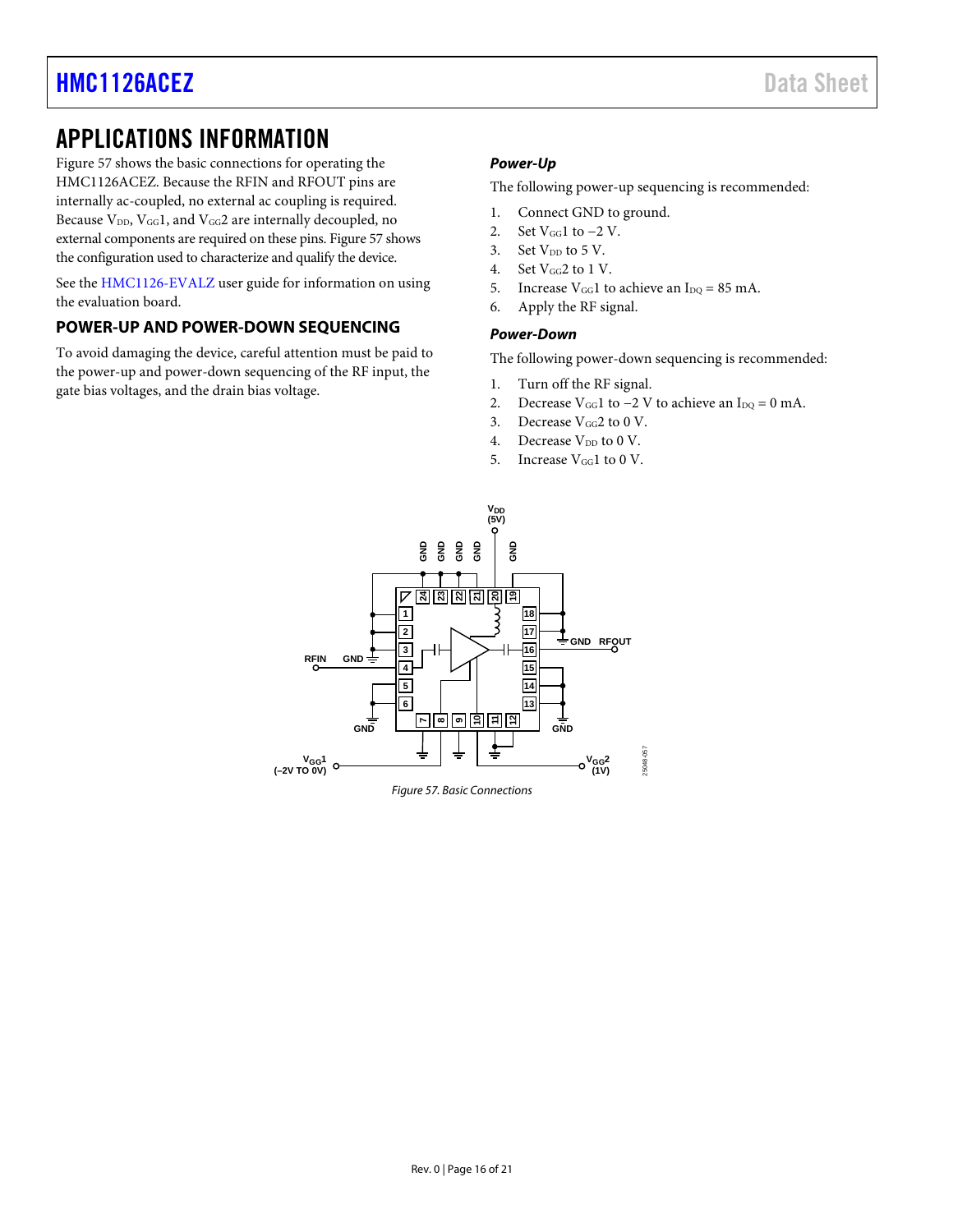## <span id="page-16-0"></span>**BIASING THE HMC1126ACEZ WITH THE [HMC920LP5E](https://www.analog.com/HMC920LP5E?doc=HMC1126ACEZ.pdf)**

The HMC920LP5E (se[e Figure](#page-16-1) 58) is designed to provide active bias control for enhancement mode and depletion mode amplifiers, such as the HMC1126ACEZ. The HMC920LP5E measures and regulates drain current to compensate for temperature changes and part to part variations.



*Figure 58. Functional Diagram of the HMC920LP5E*

<span id="page-16-1"></span>Additionally, the HMC920LP5E properly sequences gate and drain voltages to ensure safe on and off operation and offers circuit self protection in the event of a short circuit. The active bias controller contains an internal charge pump that generates the negative voltage needed to drive the  $V_{GG}1$  pin on the HMC1126ACEZ. Alternatively, an external negative voltage can be provided.

For more information regarding the use of the HMC920LP5E, refer to the HMC920LP5E data sheet and th[e AN-1363](https://www.analog.com/en/app-notes/an-1363.html?doc=HMC1126ACEZ.pdf) [Application Note.](https://www.analog.com/en/app-notes/an-1363.html?doc=HMC1126ACEZ.pdf)

### *Application Circuit Setup*

[Figure](#page-17-0) 59 shows the application circuit for bias control of the HMC1126ACEZ using the HMC920LP5E. The current through the HMC920LP5E is measured, and the VGATE output voltage serves until the setpoint drain current is achieved. The various external components around the HMC920LP5E are set as follows in this section.

The target drain current must first be determined and set. This current must be set based on the maximum drain current required during operation, including when the device is generating the maximum expected output power. In this case, a target drain current of 120 mA was chosen. Set the target value by attaching a 2.05 k $\Omega$  ground referenced resistor to the ISENSE pin (Pin 25) on the HMC920LP5E.

To ensure adequate headroom, the supply voltage for the HMC920LP5E must be set higher than the target drain voltage to the HMC1126ACEZ (5 V). Accordingly, VDD1 and VDD2 on the HMC920LP5E are set to 5.3 V.

The voltage on the LDOCC pin (Pin 29) on the HMC920LP5E drives the VDRAIN pins which in turn drive the V<sub>DD</sub> pin of the HMC1126ACEZ. Because the LDOCC output is connected to the VDRAIN output through an internal metal-oxide semiconductor field effect transistor (MOSFET) switch with an on resistance of 0.5  $\Omega$ , the LDOCC voltage (VLDOCC) must be set slightly higher than the target drain voltage to the HMC1126ACEZ. To determine the required LDOCC voltage, use the following equation:

 $V_{LDOCC}$  =  $VDRAIN$  +  $IDRAIN$   $\times$  0.5

Therefore,  $V_{LDOCC} = 5 \text{ V} + (0.12 \times 0.5) = 5.06 \text{ V}$ .

To set  $V_{LDOCC}$  to 5.06 V, use the following equation with R5 set to 10 kΩ:

 $R10 = (R5/2) \times (V_{LDOCC} - 2)$ 

Therefore,  $R10 = (10000/2) \times (5.06 - 2) = 15.3$  kΩ.

## Setting V<sub>GG</sub>1 and V<sub>GG</sub>2

The  $V_{GG}$ 2 fixed bias voltage is set to 1 V using a resistor divider that is derived from VDD1 and VDD2 on the HMC920LP5E. Because the current into the  $V_{GG}2$  pin is low (<1 mA), large resistor values in the k $\Omega$  range can be used to set the V<sub>GG</sub>2 voltage and save on overall current usage.

The recommended minimum voltage for  $V_{GG}1$  into the HMC1126ACEZ is −2 V, which is also the default value for the VNEGIN pin on the HMC920LP5E. As a result, there is no need to adjust the VNEGIN and VGATE voltages.

Refer to the HMC920LP5E data sheet for the detailed schematic.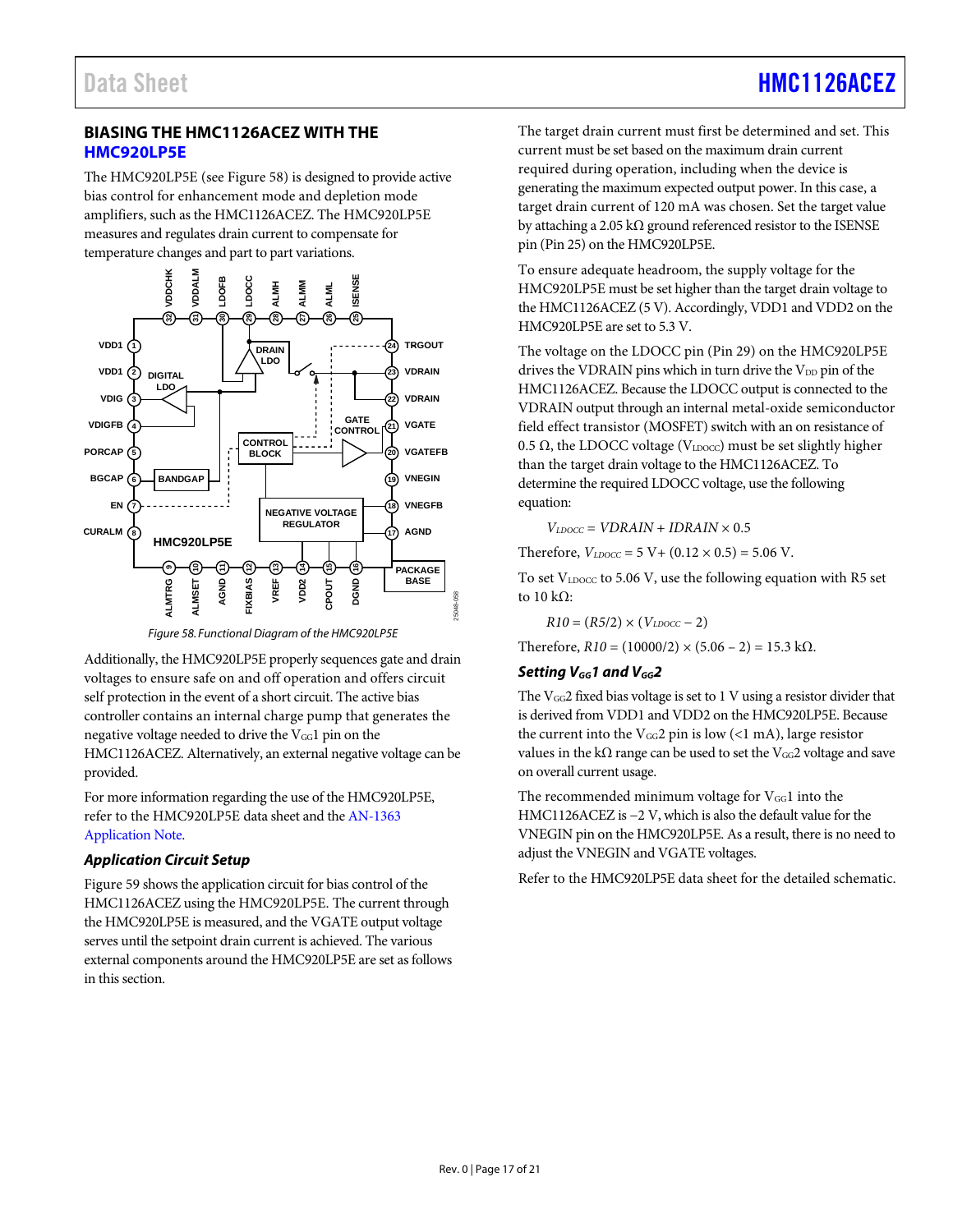

*Figure 59. Application Circuit Using th[e HMC920LP5E](https://www.analog.com/HMC920LP5E?doc=HMC1126ACEZ.pdf) with the HMC1126ACEZ (Additional Circuitry Omitted for Clarity)*

#### <span id="page-17-0"></span>*HMC920LP5E Bias Sequence*

When the HMC920LP5E bias control circuit is set up, the HMC1126ACEZ bias can be toggled on and off by applying 3.5 V (high) or 0 V (low) to the EN pin of the HMC920LP5E. If EN is left floating, the pin floats high. When EN is set to 3.5 V,

VGATE initially drops to −2 V, and VDRAIN rises to 5 V. Then, VGATE and VGG1 increase until IDRAIN equals 120 mA. The closed control loop then regulates IDRAIN to 120 mA. When the EN pin goes low, VGATE and VGG1 drop back to −2 V and VDRAIN drops to 0 V.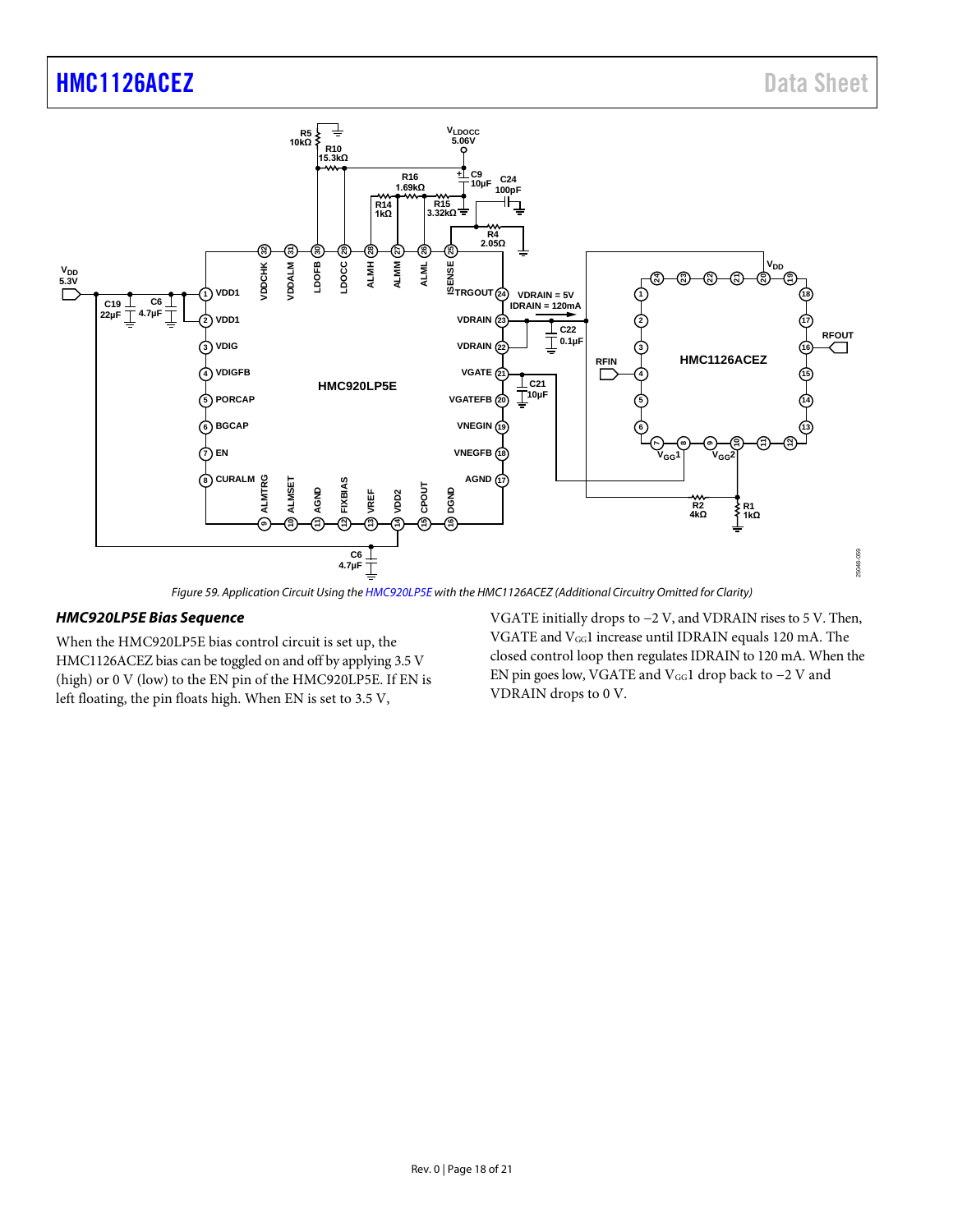## Data Sheet **[HMC1126ACEZ](https://www.analog.com/HMC1126ACEZ?doc=HMC1126ACEZ.pdf)**

## <span id="page-18-0"></span>**CONSTANT DRAIN CURRENT BIASING vs. CONSTANT GATE VOLTAGE BIASING**

#### *Voltage Biasing*

The HMC920LP5E uses closed loop feedback to continuously adjust VGATE to maintain a constant drain current bias over the dc supply variation, temperature, and part to part variations. Constant drain current bias is an ideal method for reducing time in calibration procedures and maintaining consistent performance over time.

In comparison to a constant gate voltage bias, where the current increases dynamically when the RF power is applied, a constant drain current bias results in constant power consumption.

The OP1dB performance for the constant drain current bias can be varied by varying the bias setpoint. By increasing the bias current, OP1dB increases, as shown in [Figure 66.](#page-19-0) The trade-off with a constant drain current is that this higher drain current is present for all RF input and output power levels.



<span id="page-18-1"></span>*Figure* 60. I<sub>DD</sub> vs. Input Power, V<sub>DD</sub> = 5 V, Frequency = 26 GHz, Constant Drain *Current Bias (IDD = 140 mA) and Constant Gate Voltage Bias*



*Figure* 61. Output Power *vs. Input Power, V<sub>DD</sub>* = 5 V, *Frequency* = 26 GHz, *Constant Drain Current Bias (I<sub>DD</sub> = 140 mA) and Constant Gate Voltage Bias* 

The current and temperature limit of I<sub>DD</sub> under the constant current operation is usually set by the thermal limitations detailed in th[e Absolute Maximum Ratings](#page-4-0) section (see the continuous power dissipation specification in [Table 5\)](#page-4-5). Increasing I<sub>DD</sub> does not indefinitely increase OP1dB. Therefore, consider the trade-off between the power dissipation and OP1dB performance when using a constant drain current bias.

The performance of the constant drain current circuit is summarized i[n Figure](#page-18-1) 60 t[o Figure 67.](#page-19-1) These figures include comparisons with a constant gate voltage bias. Note tha[t Figure](#page-18-1) 60 indicates a current consumption of 140 mA, which includes the complete current consumption of the circuit, that is, 120 mA drain current for the HMC1126ACEZ and an additional 20 mA of quiescent current in the HMC920LP5E. Using 140 mA as the current consumption also results in lower PAE compared to a constant gate voltage bias.



*Figure* 62. PAE vs. *Input Power, V<sub>DD</sub>* = 5 V, Frequency = 26 GHz, *Constant Drain Current Bias (I<sub>DD</sub> = 140 mA) and Constant Gate Voltage Bias* 



*Figure* 63. OP1dB vs. Frequency,  $V_{DD} = 5$  V, Constant Drain Current Bias (I<sub>DD</sub> = *140 mA) and Constant Gate Voltage Bias*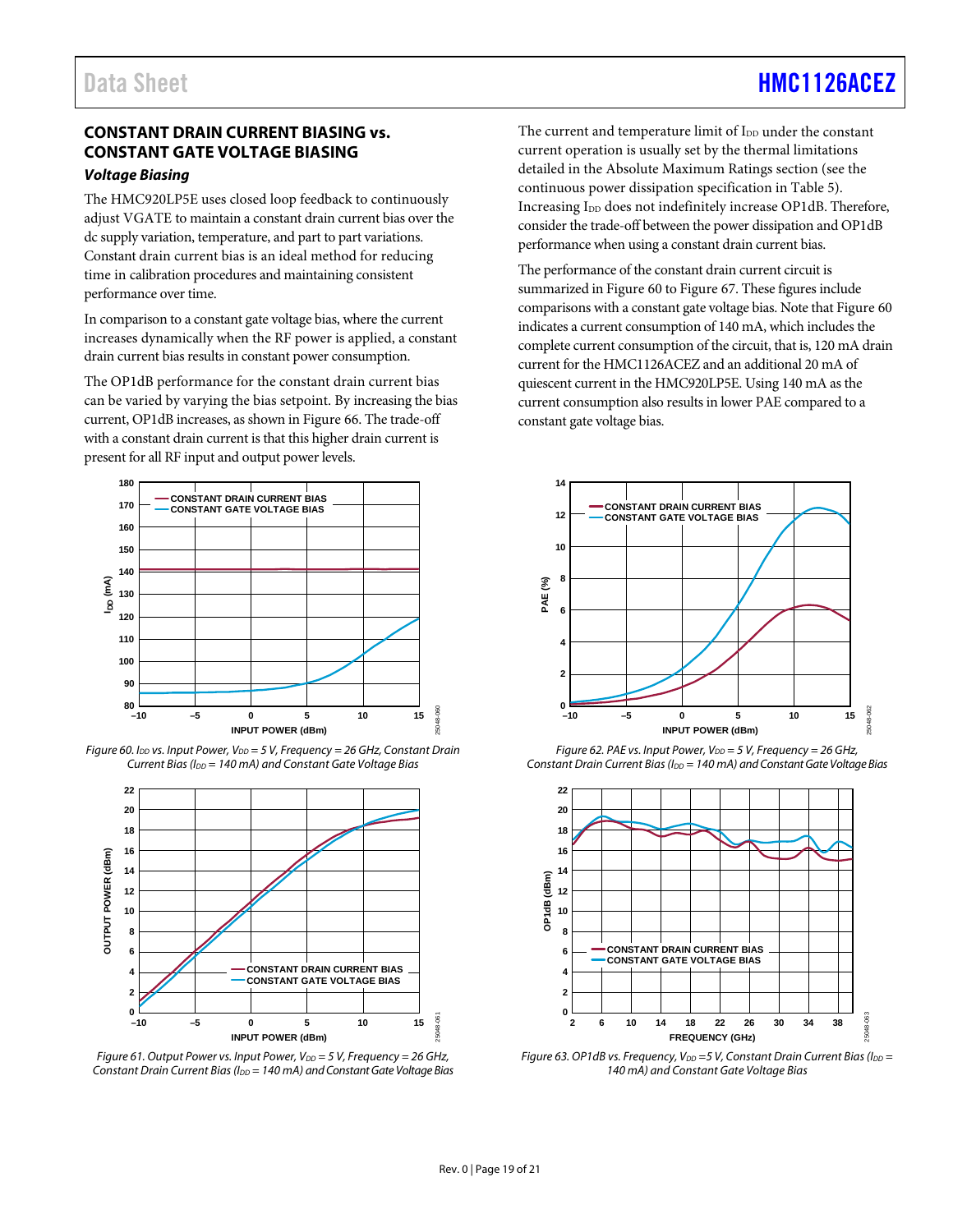

*Figure 64. OP1dB vs. Frequency for Various Temperatures, Data Measured with Constant Drain Current*



*Figure 65. PSAT vs. Frequency for Various Temperatures, Data Measured with Constant Drain Current*



<span id="page-19-0"></span>*Figure 66. OP1dB vs. Frequency for Various Drain Currents, Data Measured with Constant Drain Current Bias*



<span id="page-19-1"></span>*Figure 67. PSAT vs. Frequency for Various Drain Currents, Data Measured with Constant Drain Current Bias*